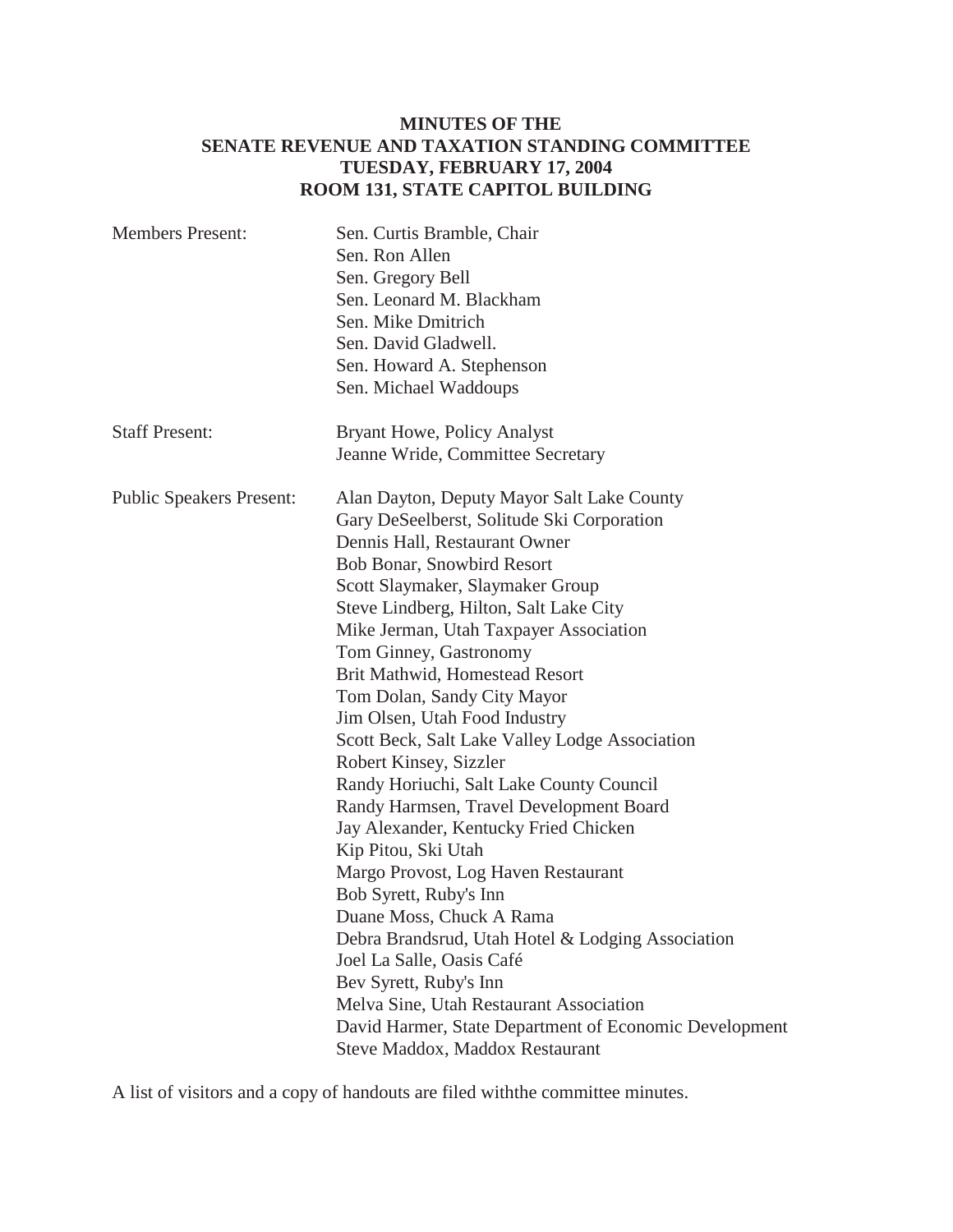Minutes of the Senate Revenue and Tax Standing Committee February 17, 2004 Page 2

Chair Bramble called the meeting to order at 8:05 a.m.

### **APPROVAL OF MINUTES:**

**MOTION:** Sen. Bell moved to approve the minutes of February 13, 2004.

The motion passed unanimously with Sen. Blackham, Sen. Allen, Sen. Dmitrich, and Sen. Gladwell absent for the vote.

## **1. S.B. 60 SPORTS DEVELOPMENT AND TOURISM, RECREATION, CULTURAL, CONVENTION, AND SPORTS FACILITIES TAX AMENDMENTS (Sen. M. Waddoups)**

Sen. Waddoups presented the bill to the committee.

Alan Dayton, Deputy Mayor Salt Lake County; Gary DeSeelberst, Solitude Ski Corporation; Bob Bonar, Snowbird Resort; Steve Lindberg, Hilton, Salt Lake City; Tom Ginney, Gastronomy; Tom Dolan, Sandy City Mayor; Scott Beck, Salt Lake Valley Lodge Association; and Randy Horiochi, Salt Lake County Council; spoke in favor. Dennis Hall, Restaurant Owner; Scott Slaymaker, Slaymaker Group; Mike Jerman, Utah Taxpayer Association; Brit Mathwid, Homestead Resort; Jim Olsen, Utah Food Industry; and Robert Kinsey, Sizzler; spoke against.

**MOTION:** Sen. Stephenson moved to substitute S. B.60 with 1st Sub. S. B. 60.

The motion passed with Sen. Bramble, Sen. Waddoups, and Sen. Bell voting against and. Sen. Blackham absent for the vote.

**MOTION:** Sen. Waddoups moved to pass 1st Sub. 60 out of committee with a favorable recommendation.

The motion passed with Sen. Bramble and Sen. Stephenson voting against and Sen. Blackham absent for the vote.

## **2. S. B. 208 FUNDING FOR TOURISM (Sen. P. Knudson)**

Sen. Knudson presented the bill to the committee.

**MOTION:** Sen. Dmitrich moved to amend S. B. 208 as follows:

*1. Page 1, Lines 17 through 18:*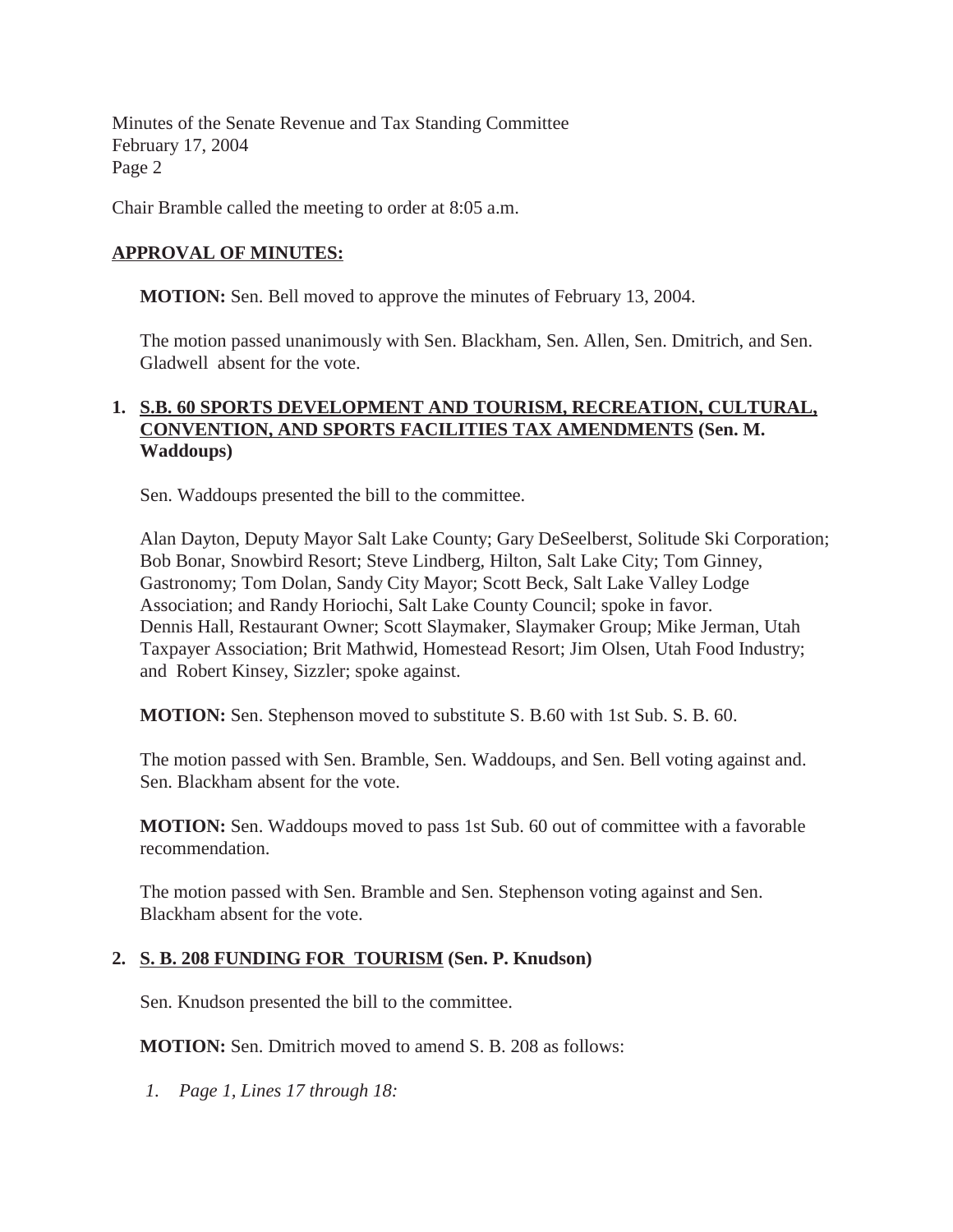#### Minutes of the Senate Revenue and Tax Standing Committee February 17, 2004 Page 3

- 17 < provides for the transfer of remaining monies in the **Tourism** Marketing **[[ and Promotion ]] Performance** Fund
- 18 to the Tourism Economic Stimulus Fund; and
- *2. Page 5, Line 145:*
	- 145 (d) (i) establish a Cooperative **[[ Fund ]] Program** from the monies in the Tourism Economic
- *3. Page 5, Lines 150 through 151:*
	- 150 (ii) the Cooperative  $[[$  **Fund**  $]]$  **Program** shall  $[[$  **receive**  $]]$  **be allocated** 20% of the revenues from the Tourism
	- 151 Economic Stimulus Fund;
- *4. Page 6, Lines 158 through 159:*
	- 158 (vi) Cooperative **[[ Fund ]] Program** monies not used for eligible applications in each fiscal year shall
	- 159 be returned to the Tourism Economic Stimulus Fund.
- *5. Page 7, Lines 201 through 202:*
	- 201 (1) There is created a **restricted** special revenue fund entitled the Tourism Economic Stimulus
	- 202 Fund.
- *6. Page 7, Line 206:*
	- 206 (c) any monies remaining in the **Tourism** Marketing Performance Fund as of July 1, 2004; and

The motion passed unanimously with Sen. Allen and Sen. Blackham absent for the vote.

**MOTION:** Sen. Stephenson moved to amend S. B. 208 as follows:

- 1. Page 1, line 13: After "for a" delete "statewide restaurant sales tax on prepared foods and beverages and a"
- 2. Page 2, line 34: Delete line 34